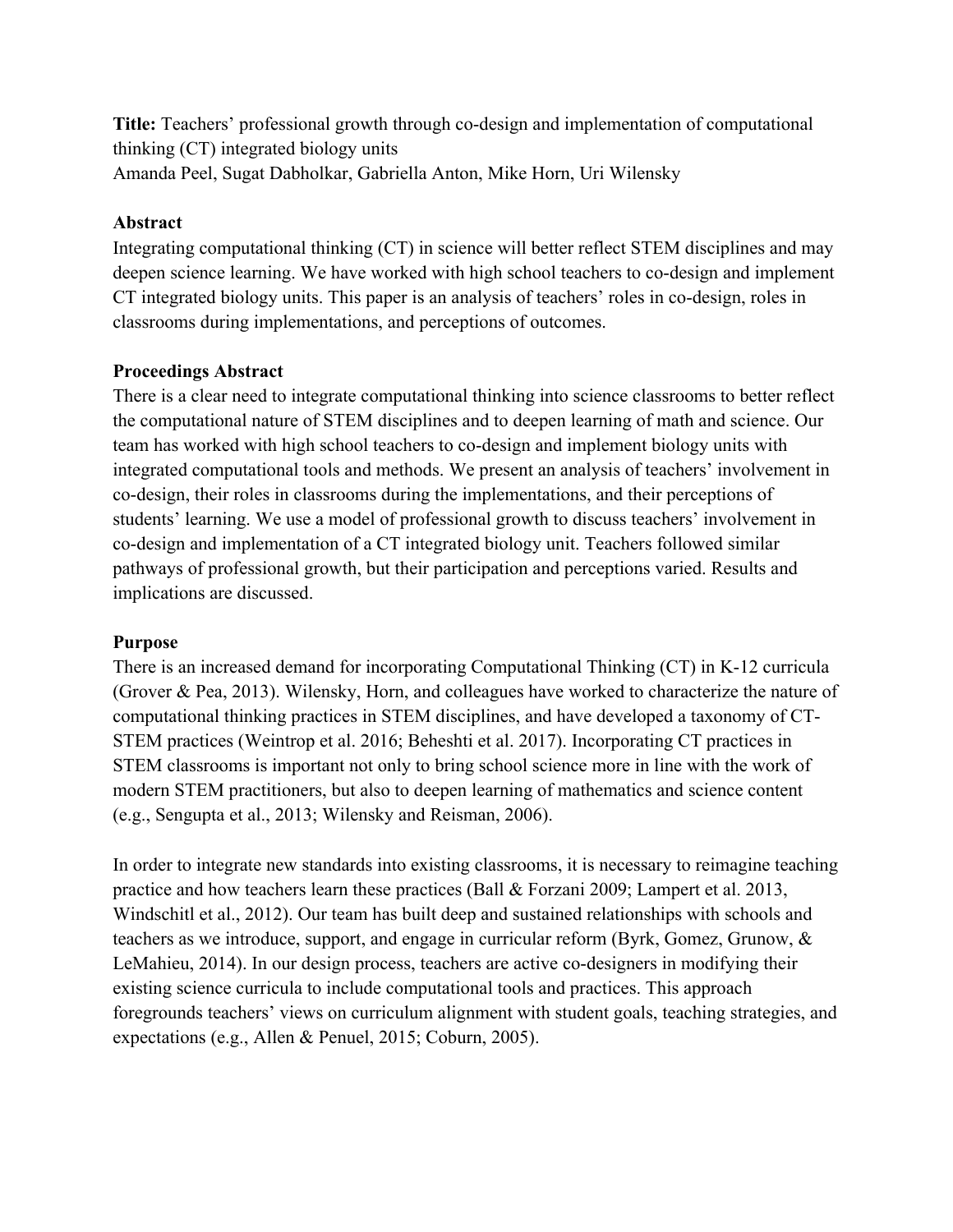We partnered with three high school teachers in two schools in a large Midwestern city to codesign and implement CT integrated biology units about evolution. Units leveraged constructionist design principles to scaffold and support open-ended disciplinary explorations using computational models (Papert, 1980; Authors and colleagues, 2018, 2019). In this paper, we present an analysis of teachers' involvement in the co-design efforts, their roles in classrooms during the implementations, and their perceptions of students' learning. We use a model of professional growth to investigate the following research question:

How does co-design and implementation of a CT integrated biology unit impact teachers' professional growth?

#### **Theoretical Frameworks**

This work is framed with the operational definition of CT-STEM as a set of practices (Weintrop et al. 2016). This taxonomy categorizes CT-STEM practices in terms of four major strands: *data practices, modeling and simulation practices, computational problem-solving practices, and systems thinking practices*. This project focused on the first two CT-STEM practices for the codesign work. For example, students used NetTango (Horn & Wilensky, 2012; 201x), a blockbased programming interface to NetLogo (Wilensky, 1999), which uses semantically meaningful blocks tuned to the content domain (Wilkerson-Jerde & Wilensky, 2010; Wilkerson-Jerde et al, 2015), to model predator-prey relationships (Figure 1). Students also used a pure NetLogo model of rock-pocket-mice evolution (Authors and colleagues, 2019) to explore disciplinary ideas such as population genetics and natural selection by collecting and analyzing data. Table 1 depicts the practices within each of these two strands (Figure 1).

**Interconnected Model of Professional Growth (IMPG).** Curriculum reform, such as integration of CT in STEM classrooms, and teachers' professional growth are highly intertwined (Clarke & Hollingsworth, 2002). As such, this research is framed with the integrated model of professional growth (IMPG; Clarke & Hollingsworth, 2002), which characterizes sequences of change in four professional domains: the *external domain*, the *personal domain*, the *domain of practice*, and the *domain of consequence* (Figure 2). The *external domain* includes interactions outside the teacher's professional world, which is the research team. The *personal domain* consists of changes in teachers' knowledge, beliefs and attitudes. The *domain of practice* is changes in practice through implementing the CT integrated unit. The *domain of consequence* consists of changes in teachers' perception of salient outcomes. Change in one domain can lead to change in another through enactment or reflection. Enactment (solid arrows) is the translation of a change into action. For example, the teachers in this project enacted new CT integrated units from the research team, thus linking the external domain and the domain of practice with a solid arrow. Reflection (dashed arrows) facilitates change through active reflection on the change and its impacts. The IMPG was used to characterize change sequences for each teacher as they codesigned and implemented a CT integrated bio unit.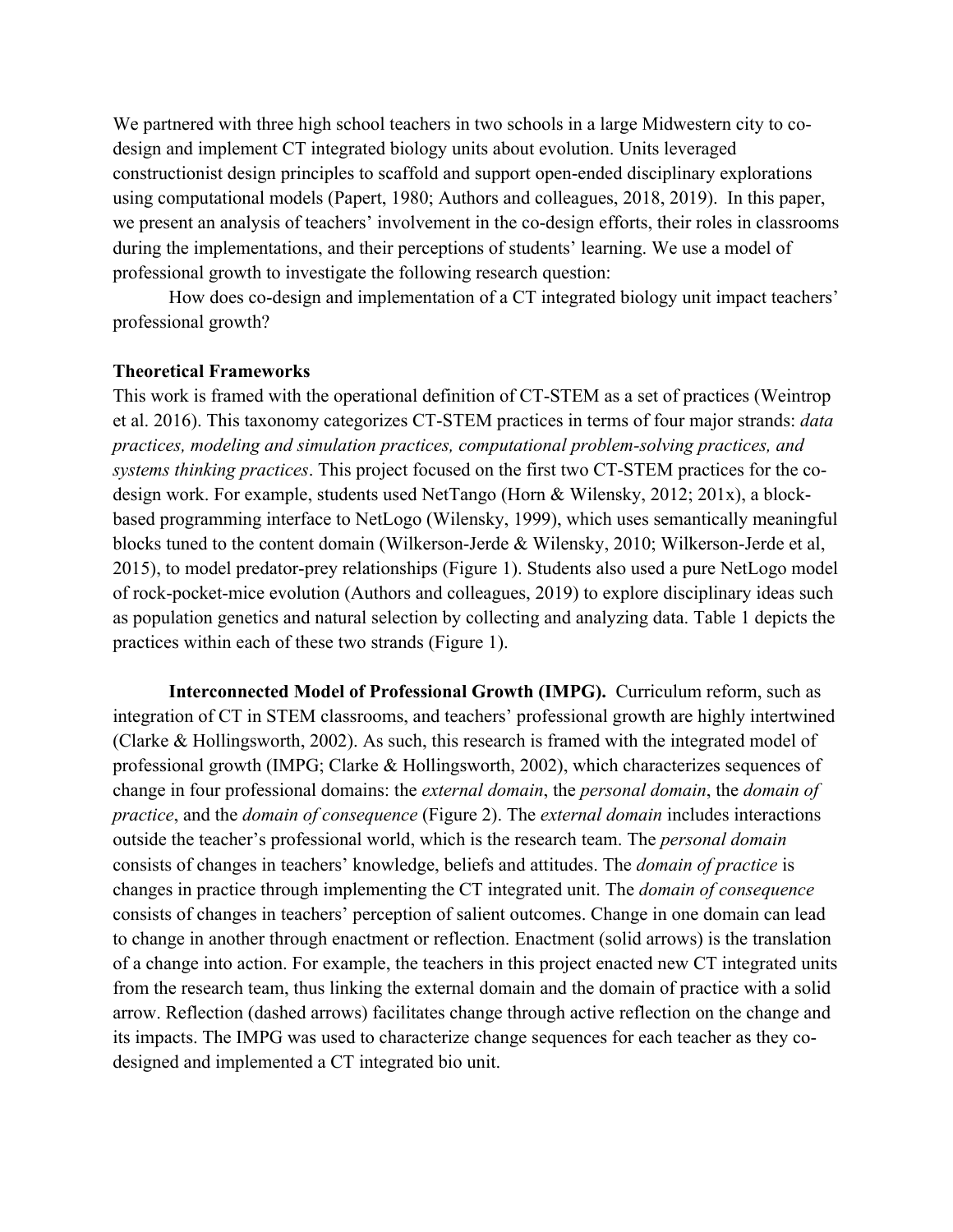#### **Methods & Data Sources**

The CT-STEM biology units focused on ecology and evolution with eight class periods of 45-50 minutes. The units were co-designed and taught in the winter and spring of 2019 at Greenville High School (pseudonym) in a biology teacher's Advanced Placement classrooms and at Highland High School (pseudonym) in two biology teachers' Freshman Biology classrooms. See Table 2 for school demographics.

The analysis was triangulated using post-implementation teacher interviews and classroom implementation video data. The multiple case-studies method (Yin, 2003) was used to analyze differences in teachers' *personal domain* regarding their knowledge, beliefs and attitudes and how that impacted their involvement in co-design (*external domain*), their implementation (*domain of practice*), and their views of student outcomes (*domain of consequence*). Interviews were coded for the four IMPG domains and a secondary round of coding was used to identify change sequences for each teacher. Cross-case analysis was used to identify trends and differences between teachers. Video implementation of the units were used to identify the changes in the domain of practice.

## **Results and Discussion**

The analysis revealed how teachers' pre-existing knowledge, beliefs and attitudes shaped their interaction with researchers (the *external domain*) early in the project, beginning the change sequence identified for the teachers in this study (Figure 3). The interaction with the researchers resulted in new CT integrated biology units that the teachers enacted in their classrooms (the *domain of practice*). From that implementation, teachers reflected on their new views of student outcomes (the *domain of consequence*). Teachers reflected on these outcomes, which impacted their knowledge, attitudes and beliefs (the *personal domain*), which then changed their planned enactment with the *external domain* in the future. Table 3 displays example codes of each domain for the three teachers.

**Lydia.** Lydia (pseudonym) did not expect the co-design process to be very collaborative, so due to time constraints, she did not review the lessons or provide feedback prior to implementation as she would have liked. Video data reveals that she demonstrated agency by making changes to the lesson to scaffold student learning during the implementations. She viewed student outcomes as positive, indicating students learned CT practices and science content. She viewed the integration as beneficial to her students because it introduced them to using computing to do and learn about science. Upon reflection, she was excited about incorporating computational modeling into future units and she said, "I highly recommend for all science classrooms" (Lydia Interview). She wants to be involved in co-designing more CT integrated biology units.

**Tracey.** Tracey (pseudonym) previously taught population genetics and evolution with a pen-paper activity focused on Hardy-Weinberg Equilibrium, which she shared during co-design.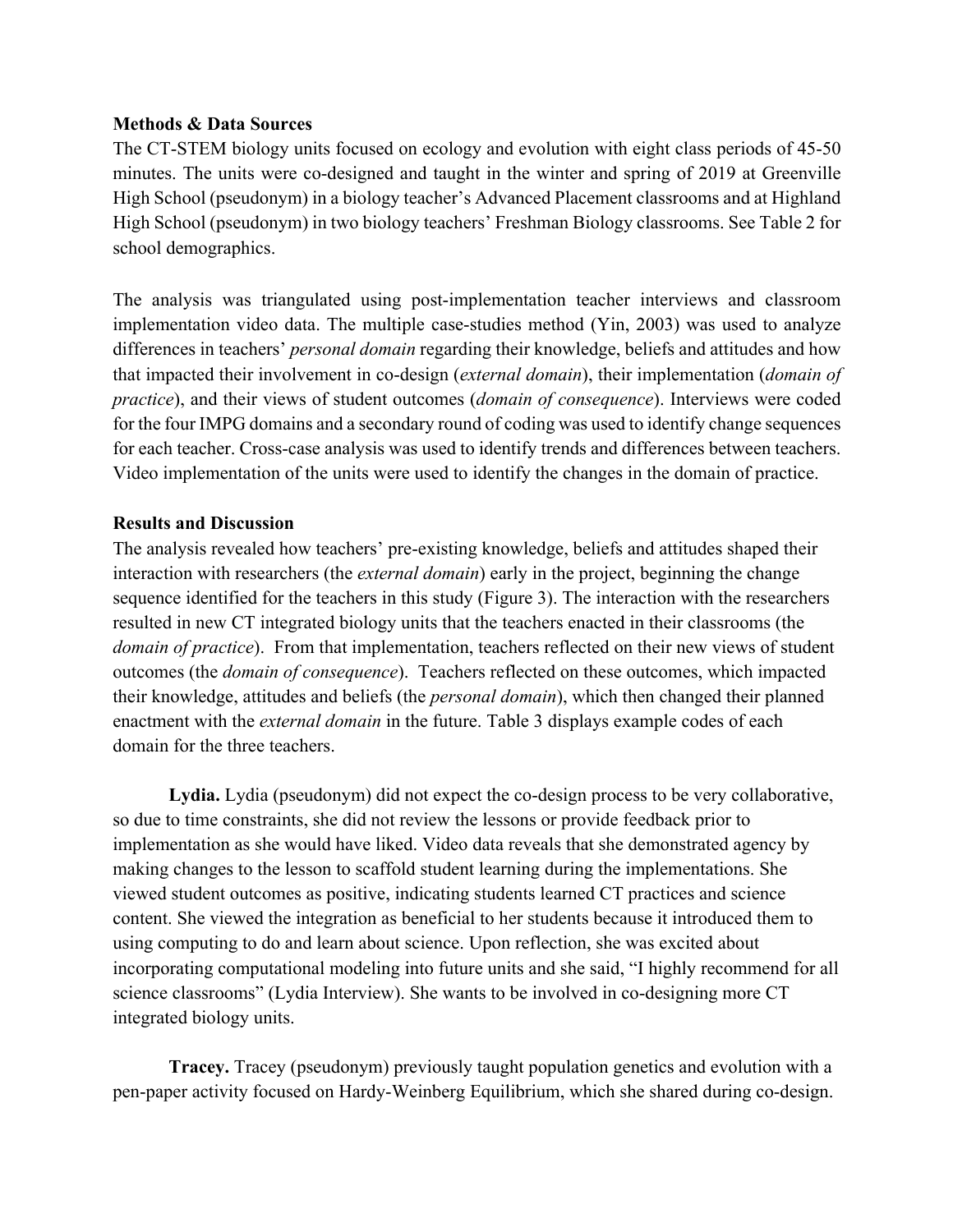The co-designed CT integrated unit included a computational model based on her activity. During the implementation, Tracey encouraged students to work in groups, explore their ideas, asked questions to seek clarification of what they were doing and made suggestions to support their engagement with the unit. She also conducted lecture periods where she highlighted specific connections between model-based learning and disciplinary ideas. Tracey valued the integration of CT for students' learning of disciplinary ideas and CT practices. She wants to continue teaching the CT integrated unit and add CT components in her other units too.

**Felicity.** Felicity (pseudonym) was given the CT integrated unit and did not review the lessons or provide feedback prior to implementation and felt she had autonomy over the lessons. During implementation, her students struggled with the natural selection content. She did not make any changes to the lessons and said her students got overwhelmed. This struggle impacted her views about salient outcomes and she indicated students learned how to use models and design investigations, but did not learn science content. Felicity stated she wanted to be more involved in the design of future units, but has declined to participate in the team's upcoming codesign workshop.

**Cross-Case Analysis.** The comparison across cases resulted in the identification of three distinct differences in teachers. Although all three teachers followed the same change sequence pathway, their involvement differed. Teachers' perceived autonomy throughout the process varied. Lydia, Felicity, and Tracey discussed areas for potential CT integration within their natural selection units with researchers, which framed unit design. Teachers were given the opportunity to review the lessons and provide feedback, but teachers did so to varying extents. Tracey provided feedback and helped with design ideas prior to implementation. After reflecting, both Lydia and Felicity indicated their involvement did not meet expectations. Tracey was more involved in unit design prior to implementation, which made the unit more cohesive from her perspective. To make teachers feel comfortable with actively contributing in design and implementation, researchers need to increase teachers' perception of autonomy (Table 3, see quotes in *personal domain and external domain*).

All three teachers indicated they could have supported students' learning more, but only one teacher, Lydia, felt she had autonomy to make changes to the unit during implementation. For example, she leveraged her science content knowledge to add Punnett squares and her technological knowledge to integrate shared data collection strategies (Implementation Video). Tracey said students did not like that the unit was primarily on computers, but they learned the content, which prompted her to reflect on her teaching. She demonstrated her pedagogical autonomy by saying, "I will get better at doing [lessons] with kids so they feel more organic" (Tracey Interview). Felicity, on the other hand, said when students struggled with unfamiliar vocabulary and technological issues they shut down. In contrast to Lydia, Felicity felt she had no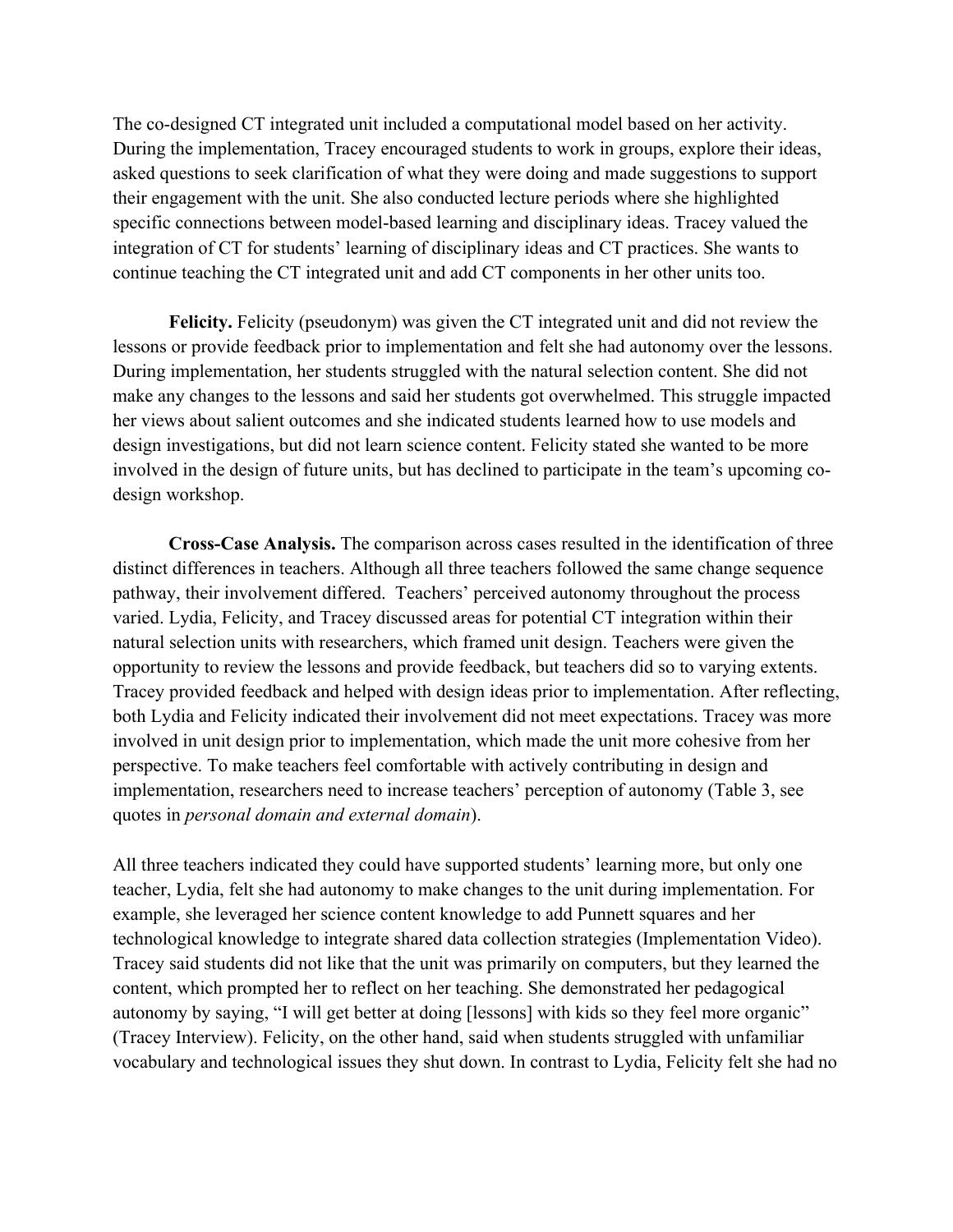autonomy, so she did not make any changes during implementation (Table 3, Felicity – *external domain*).

All three teachers discuss the benefits of integrating computational modeling. However, the teachers' specific views on salient outcomes fall on a spectrum. Felicity viewed the integration as beneficial because the computational models provided an additional representation of the phenomenon and allowed students to test their ideas. Lydia built on these salient outcomes and said the integration allowed students to design and carry out investigations that would have been too difficult in classroom settings due to material and time constraints. Continuing with these ideas, Tracey indicated her students were able to learn things about natural selection with the computational models that they had not learned in her non-CT natural selection units. She refers to student learning as "much more powerful" with CT compared to without CT. "I think that they really understood evolution and natural selection deeper than by just reading it in a textbook" (Tracey, Interview). Combined with the varied change sequences described above, these results indicate the success of implementation is highly dependent on the teacher and their beliefs and attitudes towards co-design and implementation.

#### **Scholarly Significance**

There is little known about how teachers implement CT in science, and even less is known about how to support teachers in designing and implementing this integration (Sands, Yadav, & Good, 2018). This work describes three different experiences with the same process and highlights areas for further support in co-design and implementation. Results indicate future co-design should support teachers' perceived autonomy and comfort with altering lessons for student success. Teachers are key in the implementation of CT in science, and, as seen in this paper, teachers range in their attitudes towards CT integration. More attention should be given towards designing professional development programs and co-design experiences to support teachers with varied attitudes and comfort. Although challenges arose during implementation, teachers recognized the benefits of computational modeling integration. In this study, teachers' views ranged from representation to new kinds of learning that was not previously possible. This range also highlights the need to support teacher understanding of the affordances of computational modeling for student learning. The proposal is relevant to the mission of ASTE to advance practice through scholarship, collaboration, and innovation in science teacher education.

# **Presentation & Interest to Membership**

The presentation will consist of a discussion of the approach, research design, data analysis, and explicit examples of findings. Additionally, video data from classroom implementations will be shared to further support claims. This presentation will be of interest to attendees who design and implement CT and NGSS aligned professional development programs. Findings will be of interest to attendees implementing NGSS because they focus on CT, which is new to the field of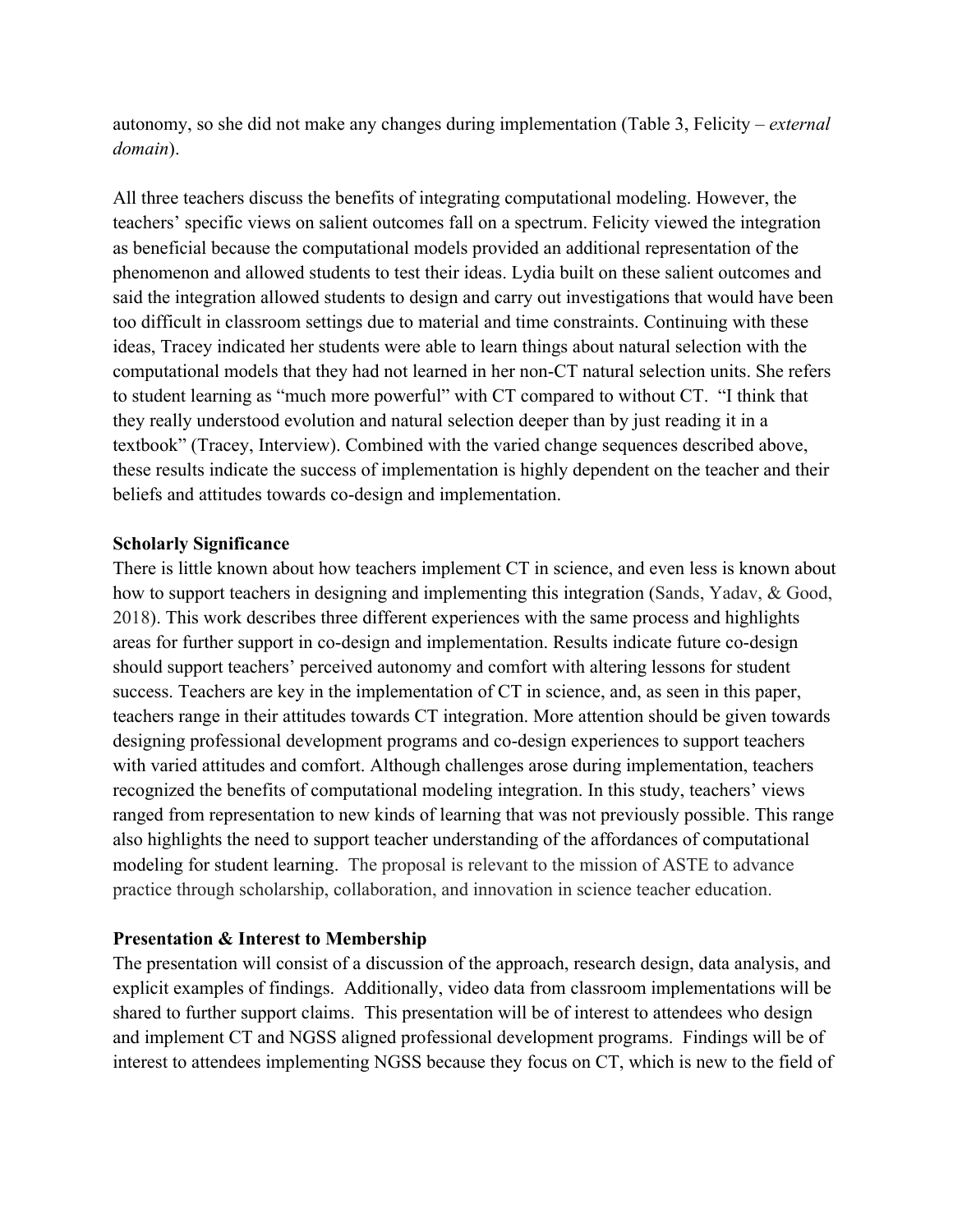science education. Additionally, CT research attendees will be interested in this presentation because it contributes to knowledge about supporting in-service teachers as they integrate CT. **Tables**

| <b>Data Practices</b>    | <b>Modeling and Simulation Practices</b>                        |
|--------------------------|-----------------------------------------------------------------|
| Collecting Data          | Using Computational Models to<br>Understand a Concept           |
| Creating Data            | Using Computational Models to Find and<br><b>Test Solutions</b> |
| <b>Manipulating Data</b> | <b>Assessing Computational Models</b>                           |
| Analyzing Data           | Designing Computational Models                                  |
| <b>Visualizing Data</b>  | <b>Constructing Computational Models</b>                        |

Table 1. CT-STEM Practices

# Table 2. Demographics of Two Schools where the Biology Unit was taught

| <b>School</b> | <b>Race Demographics</b>                                                        | <b>Free/Reduced</b><br><b>Price Lunch</b>  | <b>English</b><br>Language<br><b>Learners</b> | <b>Individualized</b><br><b>Education</b><br><b>Plans</b> |
|---------------|---------------------------------------------------------------------------------|--------------------------------------------|-----------------------------------------------|-----------------------------------------------------------|
| Highland      | 79.6% Hispanic, 11.2% Black,<br>5.9% White, 1.5% Asian, 0.5%<br>Native American | $92.5\%$ free or<br>reduced-price<br>lunch | 18.6%<br><b>ELL</b>                           | $10\%$ IEP's                                              |
| Greenville    | 44% White, 30% Black, 18%<br>Hispanic, 5% Asian, 0.4%<br>Native American        | $39\%$ free or<br>reduced-price<br>lunch   | $4.2\%$ ELL                                   | $12\%$ IEP's                                              |

Table 3.

| $\sqrt{ }$ | <b>IMPG</b> | Juote | $\blacksquare$ |
|------------|-------------|-------|----------------|
| reacher    | Jomain      |       | Explanation    |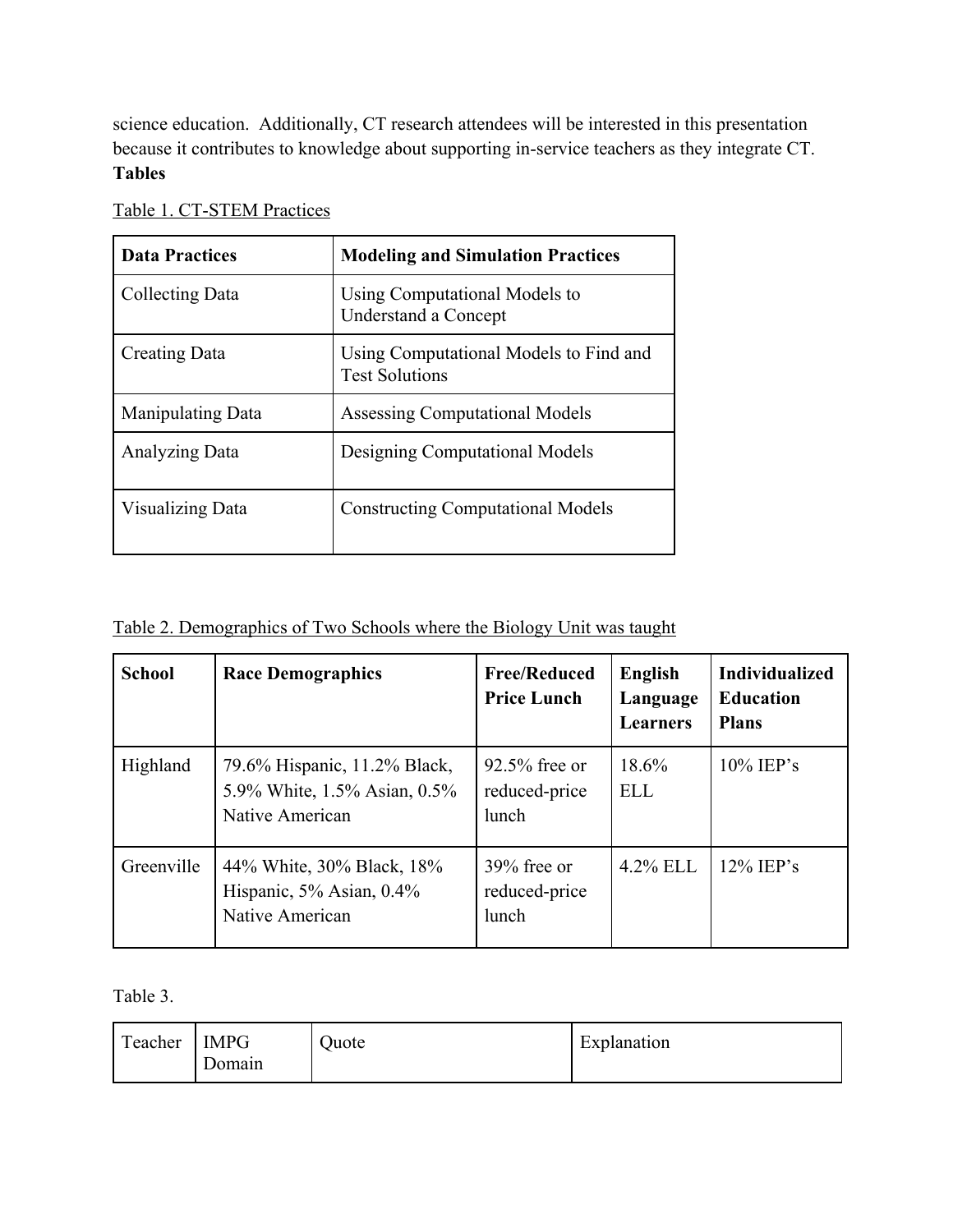| Tracey | Personal<br>Domain       | "I was (concerned about<br>whether they learned or not).<br>Teachers are very controlling<br>and I did not have that control,<br>you know. I couldn't see what<br>was going on in their brain, you<br>know."            | Tracey believed that during the<br>CT-STEM lessons she did not<br>have control on how students<br>were learning. She was also<br>concerned if they learned or not.                                                                                                              |
|--------|--------------------------|-------------------------------------------------------------------------------------------------------------------------------------------------------------------------------------------------------------------------|---------------------------------------------------------------------------------------------------------------------------------------------------------------------------------------------------------------------------------------------------------------------------------|
|        | External<br>Domain       | "So this time because you<br>changed the storyline to match<br>the storyline that I already do,<br>it's more cohesive. And all of<br>the activities had the same<br>storyline, so it was very<br>cohesive to the kids." | Tracey appreciated the co-design<br>efforts that resulted in better<br>alignment of the CT integrated<br>unit with her regular curricular<br>unit.                                                                                                                              |
|        | Domain of<br>Practice    | "I could go around more, ask<br>them questions and see what<br>they were doing. And they had<br>some really good insights"                                                                                              | During the implementation<br>Tracey would walk around the<br>class, ask students specific<br>questions about how they were<br>engaging in CT practices and<br>learning of the content. She<br>appreciated their responses and<br>shared some of those with the<br>entire class. |
|        | Domain of<br>consequence | "I think that they really<br>understood evolution and<br>natural selection deeper than by<br>just reading it in a textbook"                                                                                             | While comparing her students'<br>learning with computational tools<br>in the CT integrated unit to the<br>regular way of learning, Teresa<br>expressed that the students<br>developed a deeper<br>understanding of disciplinary<br>ideas.                                       |
| Lydia  | Personal<br>Domain       | "I like the models and I want to<br>use them. Everything in the<br>world is technology-based". It is<br>so important. "They don't get<br>that in school".                                                               | Lydia saw benefits in bringing<br>more computational approaches<br>into the classroom to mirror the<br>integration of technology in the<br>world.                                                                                                                               |
|        | External<br>Domain       | "But I didn't do my part to<br>provide feedback I wish it had                                                                                                                                                           | Lydia recognized that the co-<br>design process added to her<br>curricula and wished she had                                                                                                                                                                                    |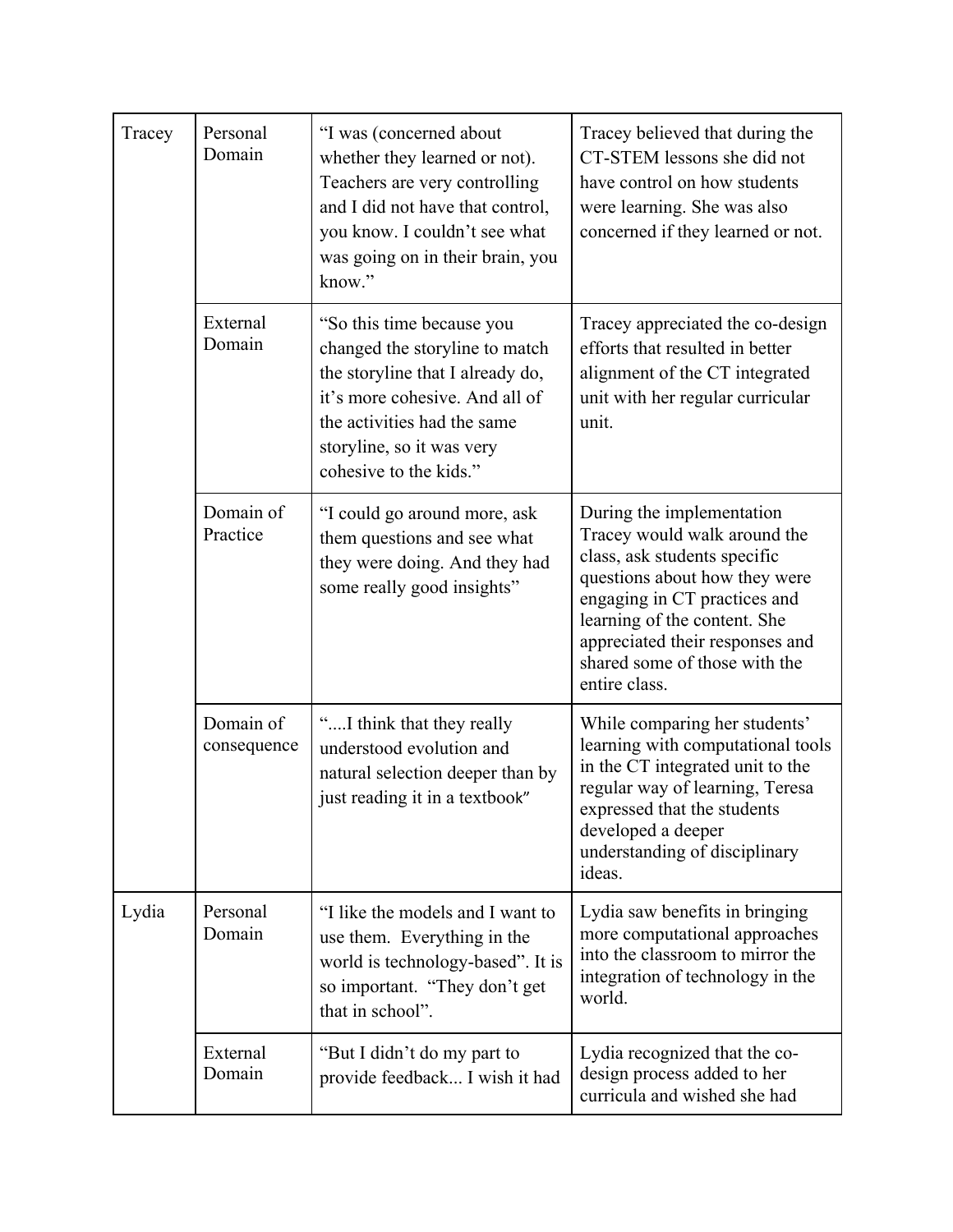|          |                          | been more collaborative I<br>thought it was just going to be<br>handed to meCollaboration is<br>more meaningfulit's still my<br>lessons, but you are adding<br>things I don't know how to do".                                                        | participated more actively in the<br>initial co-design.                                                                                                                                                                                                                                                                          |
|----------|--------------------------|-------------------------------------------------------------------------------------------------------------------------------------------------------------------------------------------------------------------------------------------------------|----------------------------------------------------------------------------------------------------------------------------------------------------------------------------------------------------------------------------------------------------------------------------------------------------------------------------------|
|          | Domain of<br>Practice    | My role was more "hands-off,<br>but hands-on at the same time."                                                                                                                                                                                       | At first Lydia read through<br>introductions to make sure<br>students knew what to do. She<br>shifted into letting them explore<br>and go in different directions,<br>which was different than what<br>she normally did. She reflected<br>this type of experimentation and<br>exploration would be "chaos"<br>without computers. |
|          | Domain of<br>consequence | Students learned about using<br>computers to do science and to<br>learn science It makes it more<br>interesting and gives them<br>different representations. We<br>don't have to be outside or<br>working with animals to do this<br>experimentation. | Lydia saw the benefits of using<br>computational approaches to<br>support students in the<br>experimental design process. She<br>reflected that this<br>experimentation with evolution is<br>impossible when you don't have<br>the physical materials like mice<br>populations.                                                  |
| Felicity | Personal<br>Domain       | "I liked the blocks. I liked the<br>first three lessons."                                                                                                                                                                                             | Felicity had a positive attitude<br>towards the earlier lessons in the<br>unit.                                                                                                                                                                                                                                                  |
|          | External<br>Domain       | "I didn't create the lessons, so I<br>didn't have autonomy over<br>them If I had designed them, I<br>would have felt more<br>comfortable and familiar with<br>them."                                                                                  | Felicity did not feel comfortable<br>making changes to the lessons<br>before or during implementation,<br>even when students struggled<br>with the content and were<br>overwhelmed.                                                                                                                                              |
|          | Domain of<br>Practice    | "I usually have more group<br>work, but that's hard because<br>students are at different places<br>[on the computer]."                                                                                                                                | This unit differed from prior non-<br>CT units because Felicity did not<br>engage students in group<br>activities. Rather, students<br>worked on their computers at<br>their own pace.                                                                                                                                           |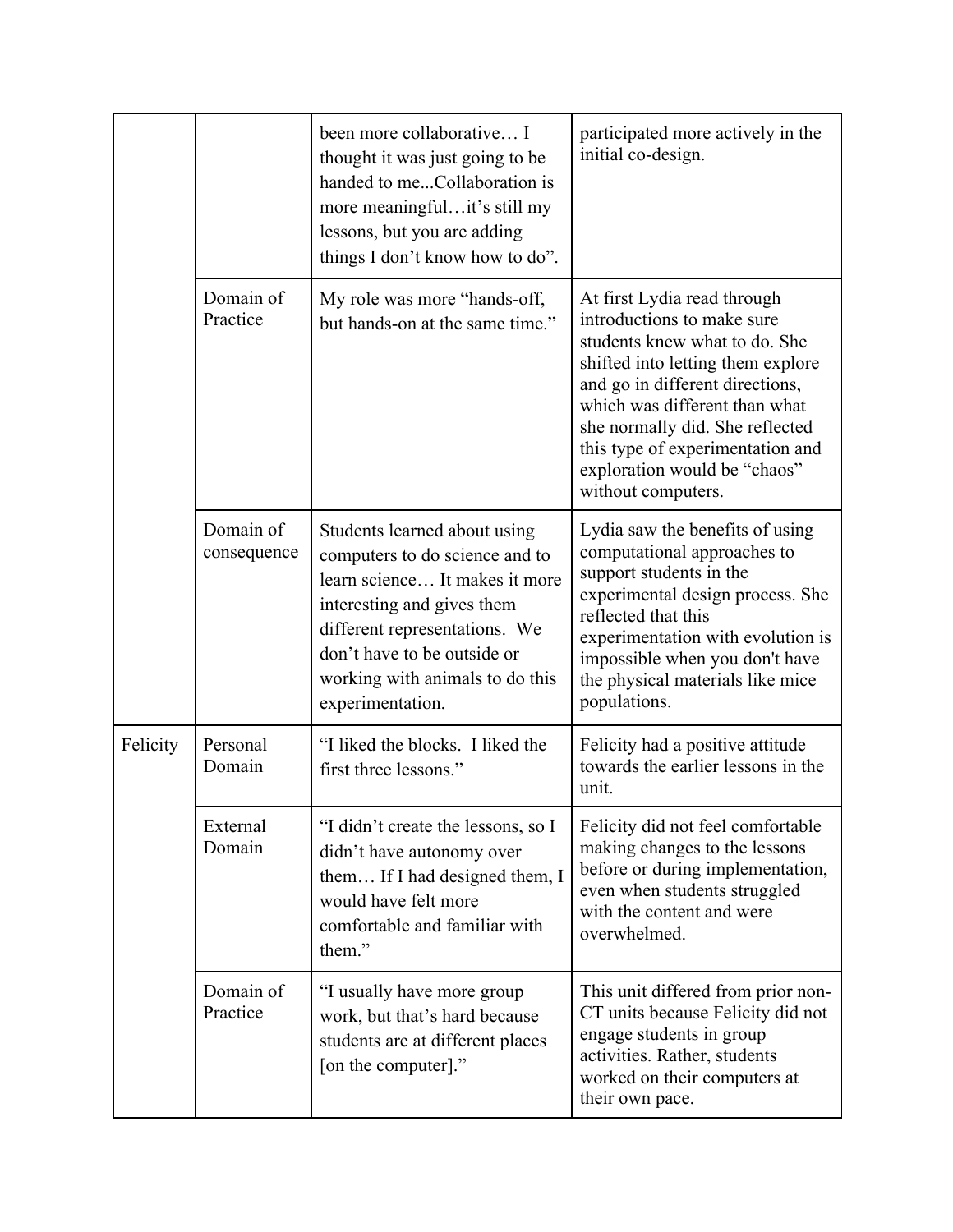|  | Domain of<br>consequence | "Students learned how to use<br>computational models and saw<br>how they are beneficial for<br>scientists the lessons focused<br>on how to use the blocks, not<br>the content." | Felicity recognized student<br>learning about CT through<br>computation modeling, but she<br>did not identify science content<br>learning gains. |
|--|--------------------------|---------------------------------------------------------------------------------------------------------------------------------------------------------------------------------|--------------------------------------------------------------------------------------------------------------------------------------------------|
|--|--------------------------|---------------------------------------------------------------------------------------------------------------------------------------------------------------------------------|--------------------------------------------------------------------------------------------------------------------------------------------------|

# **Figures**



Figure 1: (a) Block-based NetTango modeling interface to model prey-predator interactions, (b) An agent-based NetLogo model to learn about Hardy-Weinberg equilibrium and natural selection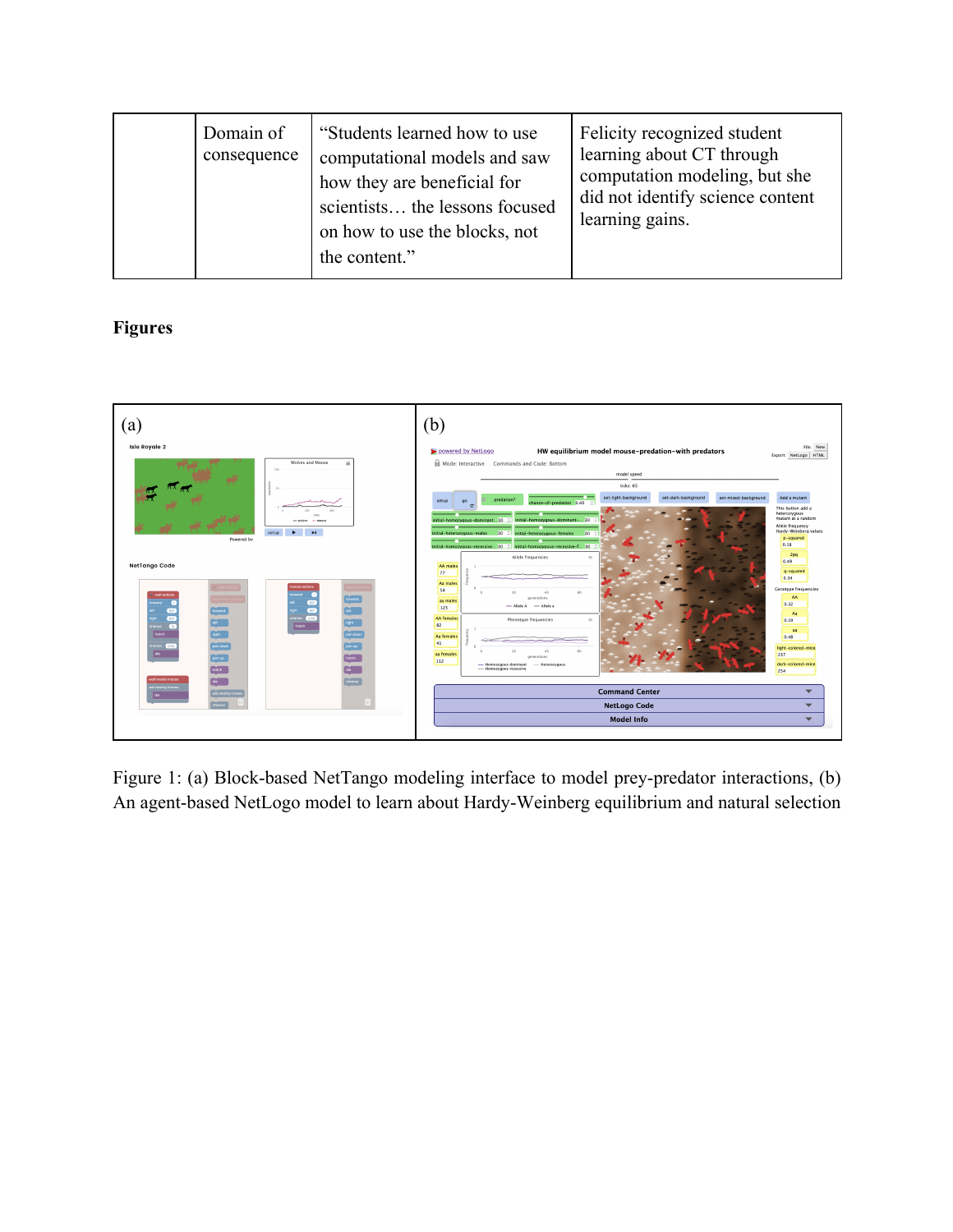

Figure 2: Interconnected model of professional growth in CT-STEM context (adapted from Clarke & Hollingsworth, 2002)



Figure 3: Salient connections (shown with bold arrows) between the domains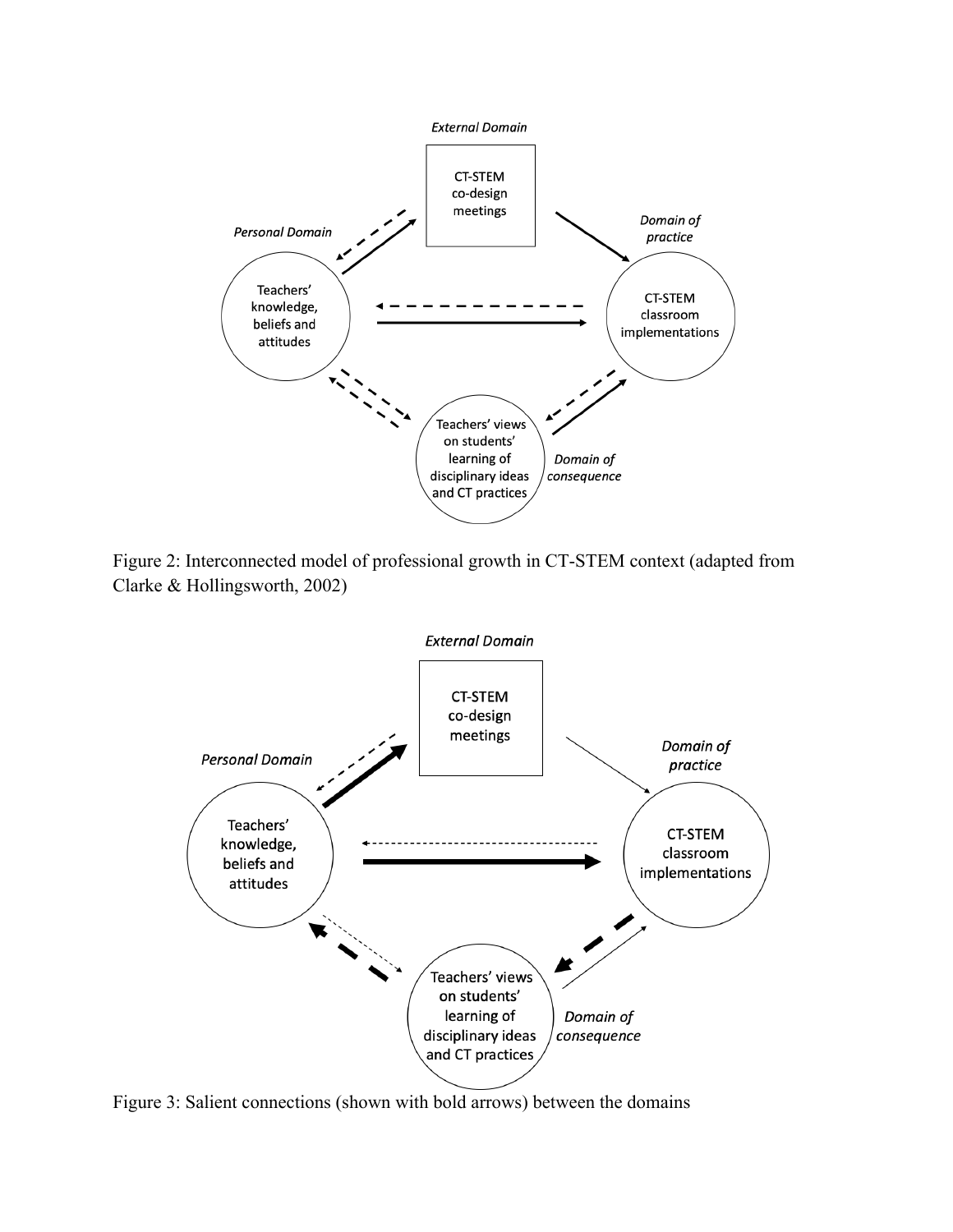#### **References**

Authors and colleagues (2018)

Authors and colleagues (2019)

- Allen, C. D., & Penuel, W. R. (2015). Studying teachers' sensemaking to investigate teachers' responses to professional development focused on new standards. Journal of Teacher Education, 66(2), 136-149.
- Ball, D., & Forzani, F. (2009). The work of teaching and the challenge for teacher education. Journal of teacher education, 60(5), 497-511.
- Byrk, Gomez, Grunow, & LeMahieu (2014), Learning to Improve: How America's Schools Can Get Better at Getting Better, Boston, MA: Harvard Education Publishing.
- Coburn, C. E. (2005). Shaping teacher sensemaking: School leaders and the enactment of reading policy. Educational policy, 19(3), 476-509.
- Guzdial, M. (1994). Software-realized scaffolding to facilitate programming for science learning. Interactive Learning Environments, 4(1), 001-044.
- Grover, S., & Pea, R. (2013). Computational thinking in K–12: A review of the state of the field. Educational Researcher, 42(1), 38-43.
- Grover, S. (2019, February). Thinking about Computational Thinking: Lessons from Education Research. In Proceedings of the 50th ACM Technical Symposium on Computer Science Education (pp. 1283-1283). ACM.
- Horn, M. S., & Wilensky, U. (2012). NetTango: A mash-up of NetLogo and Tern. AERA 2012.

{Also need a full NetTango software citation}.

- Lampert, M., Franke, M. L., Kazemi, E., Ghousseini, H., Turrou, A. C., Beasley, H., ... & Crowe, K. (2013). Keeping it complex: Using rehearsals to support novice teacher learning of ambitious teaching. Journal of Teacher Education, 64(3), 226-243.
- Means, B., Penuel, W. R., & Padilla, C. (2001). The connected school: Technology and learning in high school. Jossey-Bass, Inc., 989 Market St., San Francisco, CA 94103-1741.
- Papert, S. (1980). Mindstorms: Children, computers, and powerful ideas. Basic Books, Inc.
- Pea, R. D. (1993). Practices of distributed intelligence and designs for education. In G. Saloman (Ed.), Distributed cognitions: Psychological and educational considerations (pp. 47–87). Cambridge, UK: Cambridge University Press.
- Penuel, W. R., Fishman, B. J., Gallagher, L. P., Korbak, C, & Lopez-Prado, B. (2009). Is alignment enough? Investigating the effects of state policies and professional development on science curriculum implementation. Science Education, 93(4), 656-677.
- Penuel, W. R., Fishman, B. J., Cheng, B. H., & Sabelli, N. (2011). Organizing research and development at the intersection of learning, implementation, and design. Educational Researcher, 40(7), 331-337.
- Sands, P., Yadav, A., & Good, J. (2018). Computational thinking in K-12: In-service teacher perceptions of computational thinking. In *Computational thinking in the STEM disciplines* (pp. 151-164). Springer, Cham.